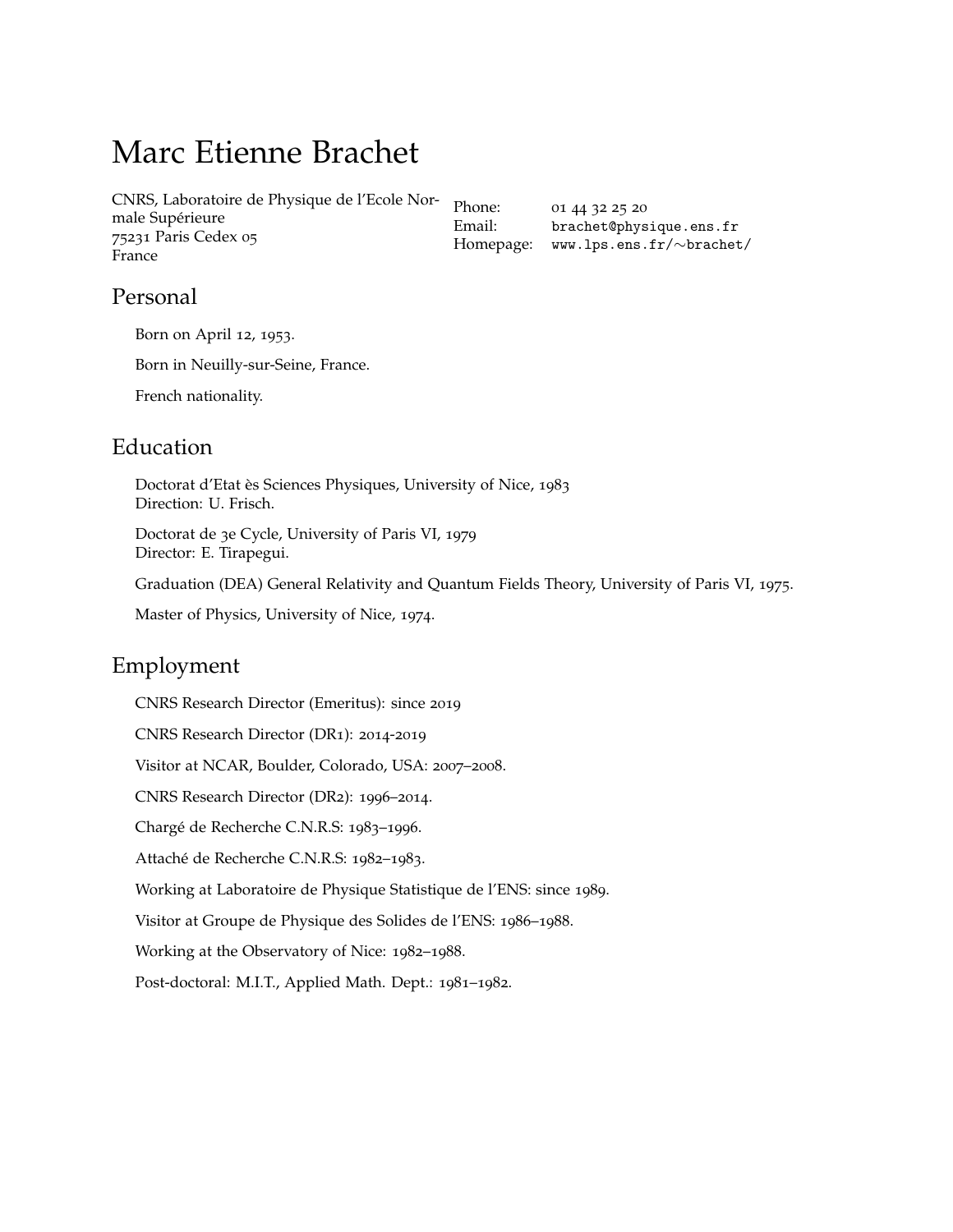## Honors, Awards, Fellowships, Memberships of Professional Societies

Emilia Valori prize of the French Academy of Sciences 2016

Foreign corresponding member of the Chilean Academy of Sciences 2012.

Edmond Brun prize of the French Academy of Sciences 2007.

Eugénie de Rosemont prize of the Chancellery of the Universities of Paris 1996.

Special Seymour Cray Prize 1989.

CNRS Bronze Medal 1983.

### Research Interests

#### *Specialization*

**Main field**: Turbulence, fluid dynamics and superfluidity.

**Other fields**: Nonlinear physics, statistical physics and numerical methods.

**Current research interests**: Finite-temperature effects in superfluids, singularities in ideal fluids and dynamics of Galerkin-truncated systems.

#### *Main Recent Scientific Contributions*

#### **Turbulence:**

Finding a turbulent regime in the relaxation to thermal equilibrium of the truncated Euler equations.

Discovery of intense depressions on the vorticity filaments in direct numerical simulations of threedimensional turbulence.

Direct observation of vorticity filaments by bubble migration to areas of low pressure in a turbulent flow experiment.

#### **Bose Einstein Condensate and Superfluid Flows:**

Characterization of the dynamics of the truncated Gross-Pitaevskii equation: anomalous speed of vortex rings and dispersive bottleneck producing a delay of thermalization.

Characterization of the lifetime of trapped attractive Bose-Einstein condensate.

Characterization of the bifurcation diagram of Bose-Einstein condensate in the presence of moving obstacles: speed limit, saddle-node bifurcation, and three-dimensional sub-criticality.

Kolmogorov scaling in 3D simulations of Gross-Pitaeveskii equation and observation of co-flow turbulence in helium at very low temperatures.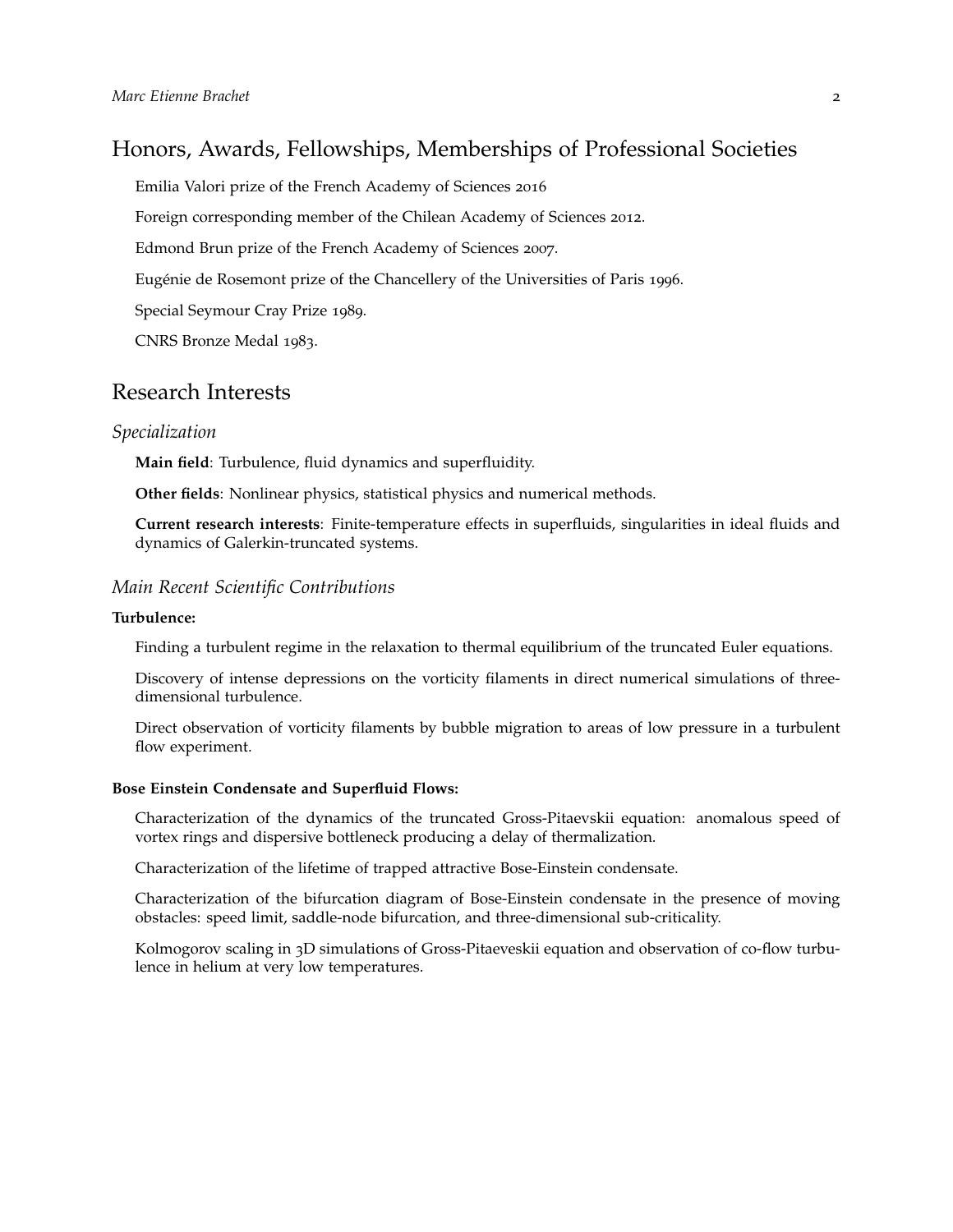#### **Instability:**

Characterization of secondary instabilities of jets and mixing layers.

Global characterization of normal forms.

My initial research was on noisy nonlinear systems ("thèse de 3e cycle" directed by E. Tirapegui). I then studied 3D turbulence by direct numerical simulation (post-doctoral fellow at MIT with S. A Orszag). I was recruited at the CNRS in 1982 and did my "these d'état" under the direction of U. Frisch. Since then my work can be divided into three parts: i) non-linear dynamics (bifurcations, Bose-Einstein condensation and superfluidity), ii) developed turbulence (numerical simulations and experiments), and iii) hydrodynamic instabilities (dynamo effect, jets, mixing layers, plane Poiseuille flow).

Turbulence and truncated Euler equations: The solution of the system of ordinary differential equations obtained by Galerkin truncation from the Euler equation tends slowly towards a statistical equilibrium, known as absolute equilibrium. We studied the slow relaxation of the system to the absolute equilibrium, exhibiting a spontaneous separation of scales due to a progressive thermalization of the flow that has a pseudo-dissipative effect on the large scales. We have shown that the behavior of the large scales is consistent with the Kolmogorov turbulence.

Gross-Pitaevskii equation (GPE): This equation makes a bridge between interesting nonlinear dynamics and hydrodynamics. Perfect fluids are described by the classical Euler equation. Superfluid flows obey the GPE. A superfluid is irrotational, except on nodal lines of the wave function that represent non-singular vortex filaments.

Attractive Bose-Einstein condensates: The atoms are trapped in an isotropic potential, described by the GPE, we demonstrated the presence of a saddle-node bifurcation where the stable (elliptic) and unstable (hyperbolic) solutions meet. We determined the lifetime of the condensate associated with macroscopic quantum tunneling, thermal fluctuations and inelastic collisions.

Superfluid flow around a cylinder: This system has a saddle-node bifurcation followed by secondary pitchfork bifurcation where the unstable branch gives rise to non-symmetric solutions that involve a single vortex. We have characterized the influence of the ratio of the coherence length of the diameter of the disc on the bifurcation diagram. The influence of the stretching of vortices on the bifurcation diagram has also been characterized, which has required three-dimensional calculations. These results have been widely quoted by the experimentalists.

Superfluid turbulence: A new method of preparation of initial data allows minimizing the emission of acoustic waves in order to study numerically vortex flows. This method (as well as other novel techniques) allowed us to characterize a regime where the superfluid turbulence follows Kolmogorov scaling. Subsequently P. Tabeling has also observed this in experiments in superfluid helium. This work has been widely cited and our new methods have been fairly widely used, particularly in the group of M. Tsubota, in Osaka.

More recently, we have generalized our results on the case of the spectrally truncated Gross-Pitaeveskii equation. We were able to show that the truncated Gross-Pitaevskii equation is a simple model of superfluids at finite temperature.

#### *Recent Results*

Since 2013, I have continued to work on turbulence in classical and quantum fluids. In collaboration with R.Pandit (IISc, Bangalore) and P. Mininni (UBA, Buenos Aires) several new results have been published on helicity and Kelvin waves dynamics in quantum turbulence (with P. Clark di Leoni) and on the motion of active particle in quantum flows (with V. Shukla). I have also worked on the classical turbulence (in collaboration with S. Fauve). Finally, I must mention that I have been involved in a new line of research: the theory of quantum walks (in collaboration with F. Debbasch).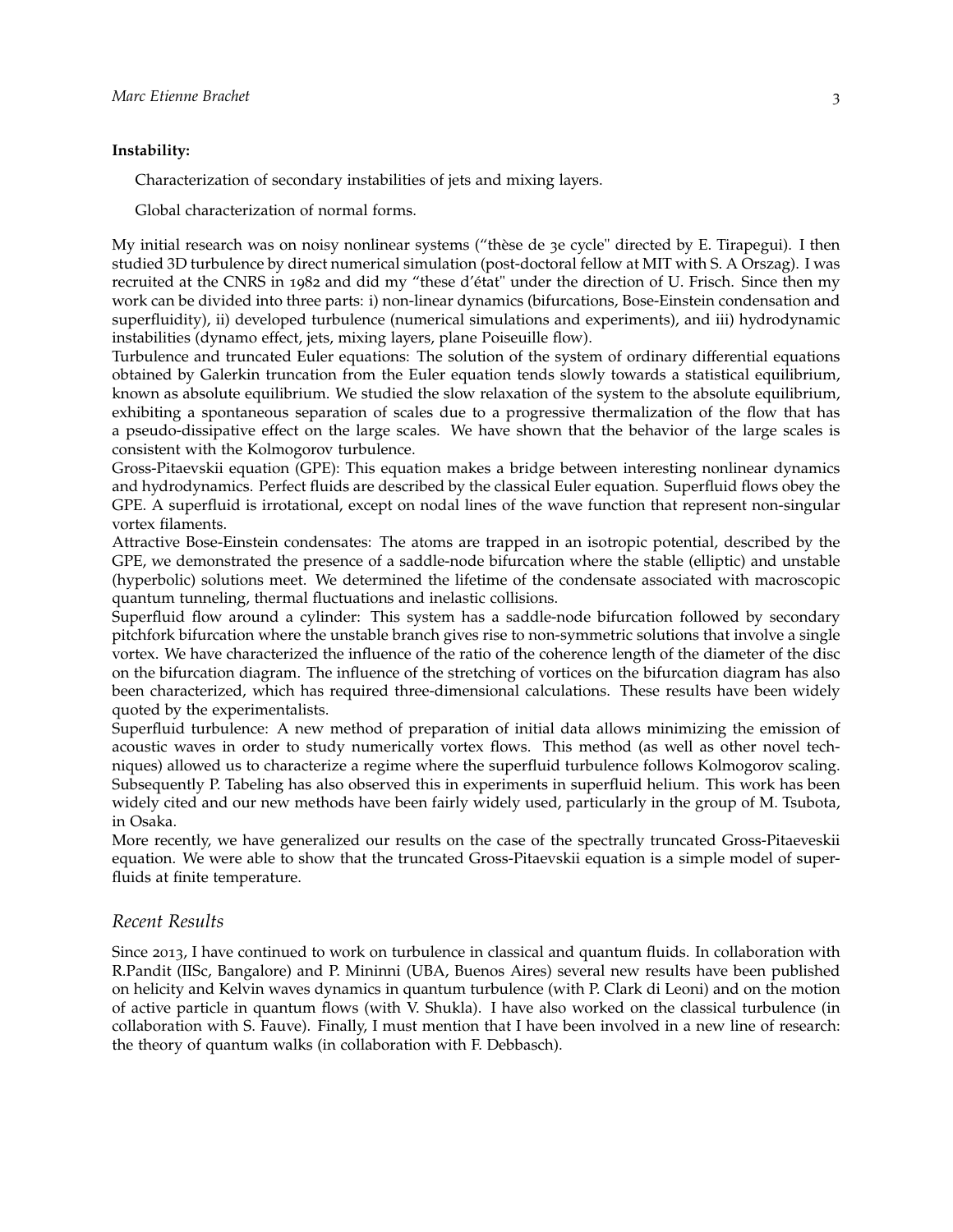# Former PhD Students and Postdocs

### *PhD Theses:*

- 1. Etude numérique des instabilités tridimensionnelles de jets axisymétriques: Malek Abid, 1993.
- 2. Simulation numérique directe d'un modèle de superfluide: Caroline Nore, 1995.
- 3. Analyse statistique des grandes déviations de données turbulentes: Jean-Marcel Tcheou, 1997.
- 4. Bifurcations et instabilités dans les condensats de Bose-Einstein et les écoulements superfluides: Cristian Huepe, 1999.
- 5. Stabilité et dynamique d'écoulements de fluides parfaits barotropes autour d'un obstacle en présence de dispersion: Chi-Tuong Pham, 2003.
- 6. Equation d'Euler tronquée: de la dynamique des singularités complexes à la relaxation turbulente: Cyril Cichowlas, 2005.
- 7. Dynamique Eulerienne-Lagrangienne généralisée et caractérisation de la reconnexion diffusive: Carlos Cartes, 2008.
- 8. Galerkin-truncated dynamics of ideal fluids and superfluids: cascades, thermalization and dissipative effects: Giorgio Krstulovic, 2010.
- 9. Discrete time quantum walks: from synthetic gauge fields to spontaneous equilabration, Giuseppe Di Molfetta, 2015.
- 10. Effets de grande échelle en turbulence, Alexandre Cameron, 2017.
- 11. Discrete-time quantum walks and gauge theories, Pablo Arnaud, 2017.

### *Postdocs*

- 1. S. Metens, 1998 1999.
- 2. M. Bustamante, 2004 2006.

### Publications

- 1. Brachet ME, Tirapegui E., Interaction of Classical Fields and Particles. Nuovo Cimento Della Societa Italiana di Fisica A-Nuclei Particles and Fields 1978; 47(2):210-230.
- 2. Brachet ME, Tirapegui E., Functional Integral and Operator Formalisms for a Modified Langevin Equation. Physics Letters A 1979; 71(2-3): 179-182.
- 3. Brachet ME, Tirapegui E., On the Critical-Behavior of the Schlogl Model. Physics Letters A 1981; 81(4): 211-214
- 4. Gauthier S, Brachet ME, Fournier JD. Testing Field-Theoretical Methods on a Classical Cubic Equation with Stochastic Driving. Journal of Physics A-Mathematical and General 1981;14(11):2969-2980.
- 5. Brachet ME., Intégration numérique des équations de Navier-Stokes en régime de turbulence développée, C.R.A.S II 294, 537, 1982.
- 6. Brachet ME, Meiron DI, Orszag SA, Nickel BG, Morf RH, Frisch U. Small-Scale Structure of the Taylor-Green Vortex. Journal of Fluid Mechanics 1983; 130: 411-452.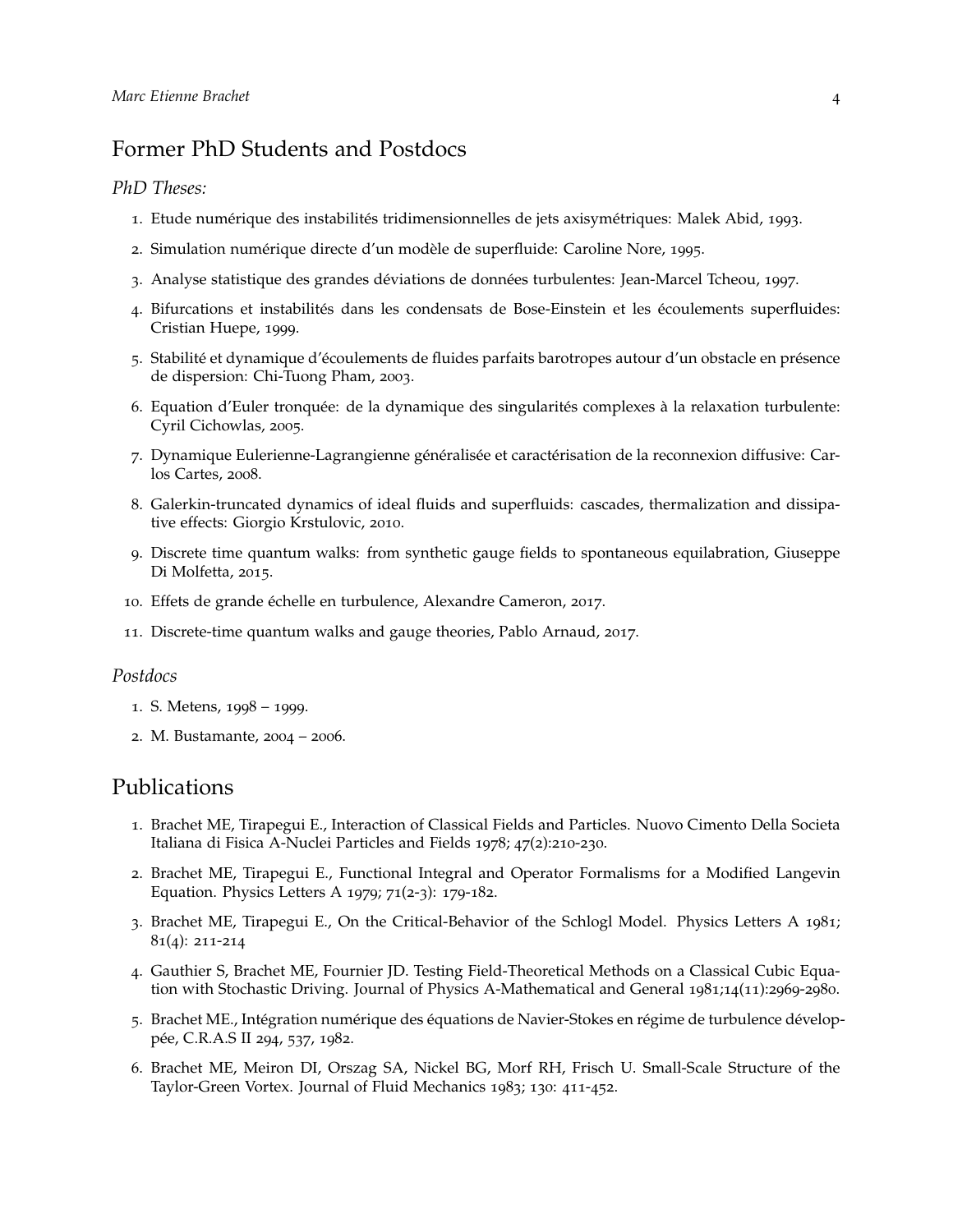- 7. Brachet ME, Meiron D, Orszag S, Nickel B, Morf R, Frisch U., The Taylor-Green Vortex and Fully-Developed Turbulence. Journal of Statistical Physics 1984; 34(5-6):1049-1063.
- 8. Brachet ME, Fried HM., An Approximate Representation Of Su(2) Ordered Exponentials in the Stochastic Limit. Physics Letters A 1984; 103(6-7):309-311.
- 9. Brachet ME, Meneguzzi M, Sulem PL., Small-Scale Dynamics of High-Reynolds-Number Two-Dimensional Turbulence. Physical Review Letters 1986; 57(6):683-686.
- 10. Metcalfe RW, Orszag SA, Brachet ME, Menon S, Riley JJ. Secondary Instability Of A Temporally Growing Mixing Layer. Journal of Fluid Mechanics 1987; 184:207-243.
- 11. Fauve S, Bolton EW, Brachet ME., Nonlinear Oscillatory Convection A Quantitative Phase Dynamics Approach. Physica D 1987; 29(1-2):202-214.
- 12. Brachet ME, Coullet P, Fauve S., Propagative Phase Dynamics in Temporally Intermittent Systems. Europhysics Letters 1987; 4(9):1017-1022.
- 13. Elphick C, Tirapegui E, Brachet ME, Coullet P, Iooss G., A Simple Global Characterization for Normal Forms of Singular Vector-Fields. Physica D 1987; 29(1-2):95-127.
- 14. Brachet ME, Fried HM., Approximate Representations of Su(2) Ordered Exponentials in the Adiabatic and Stochastic Limits. Journal of Mathematical Physics 1987; 28(1):15-27.
- 15. Brachet ME, Meneguzzi M, Politano H, Sulem PL., The Dynamics of Freely Decaying Two-Dimensional Turbulence. Journal of Fluid Mechanics 1988; 194:333-349.
- 16. Brachet ME. Géométrie des structures à petite échelle dans le vortex de Taylor-Green, C.R.A.S II, 311, 775-780, 1990.
- 17. Brachet ME., Direct Simulation of 3-Dimensional Turbulence in The Taylor-Green Vortex. Fluid Dynamics Research 1991; 8(1-4):1-8.
- 18. Douady S, Couder Y, Brachet ME., Direct Observation of the Intermittency of Intense Vorticity Filaments in Turbulence. Physical Review Letters 1991; 67(8):983-986.
- 19. Brachet ME, Meneguzzi M, Vincent A, Politano H, Sulem PL., Numerical Evidence of Smooth Self-Similar Dynamics and Possibility of Subsequent Collapse for 3-Dimensional Ideal Flows. Physics of Fluids A-Fluid Dynamics 1992; 4(12):2845-2854.
- 20. Nore C, Brachet ME, Fauve S., Numerical Study of Hydrodynamics Using the Nonlinear Schrödinger-Equation. Physica D 1993; 65(1-2):154-162.
- 21. Abid M, Huerre P, Brachet M., Linear Hydrodynamic Instability of Circular Jets With Thin Shear Layers. European Journal of Mechanics B-Fluids 1993; 12(5):683-693.
- 22. Price T, Brachet M, Pomeau Y., Numerical Characterization of Localized Solutions In Plane Poiseuille Flow. Physics of Fluids A-Fluid Dynamics 1993; 5(3):762-764.
- 23. Domaradzki JA, Liu W, Brachet ME., An Analysis of Subgrid-Scale Interactions In Numerically Simulated Isotropic Turbulence. Physics of Fluids A-Fluid Dynamics 1993; 5(7):1747-1759.
- 24. Abid M. et Brachet ME., Mecanisme de génération "jets latéraux" dans les jets axisymétriques forcés, C.R. Acad.Sci. 311, II, 1673-1678, 1993.
- 25. Abid M, Brachet ME., Numerical Characterization of The Dynamics of Vortex Filaments in Round Jets. Physics Of Fluids A-Fluid Dynamics 1993; 5(11):2582-2584.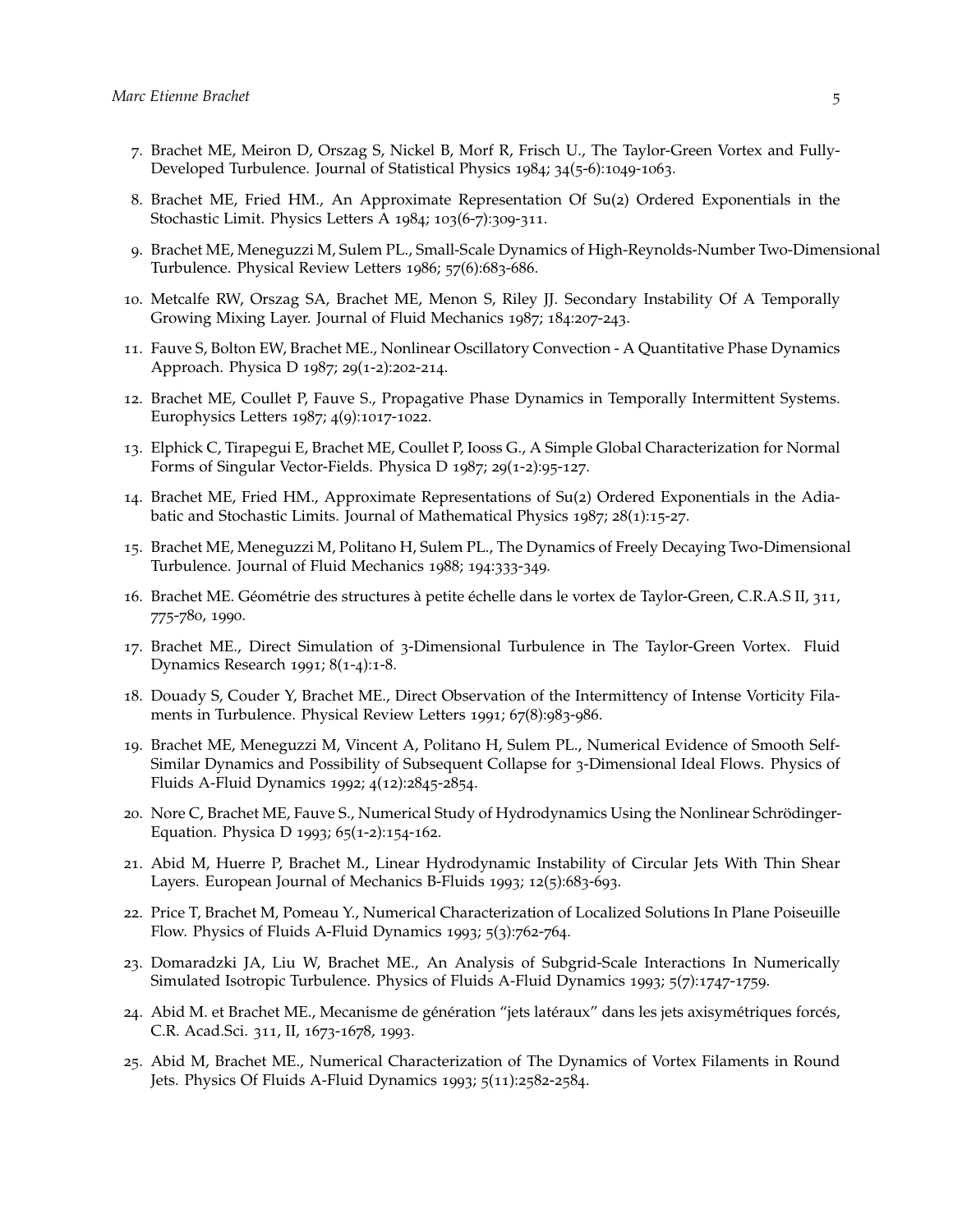- 26. Nore C, Brachet ME, Cerda E, Tirapegui E. Scattering Of 1st Sound by Superfluid Vortices. Physical Review Letters 1994; 72(16):2593-2595. ERRATA; 72(24):3919-3919.
- 27. C. Nore , M. Abid and ME Brachet, Simulation numérique d'écoulements cisaillés tridimensionnels à l'aide de l'équation de Schrödinger non linéaire, C.R.Acad.Sci. Paris, 319 II, 7, p. 733, 1994.
- 28. Debbasch F, Brachet ME. Relativistic Hydrodynamics of Semiclassical Quantum Fluids. Physica D 1995; 82(3):255-265.
- 29. Tcheou JM, Brachet ME. Multifractal Scaling of Probability Density Function: a Tool for Turbulent Data Analysis. Journal de Physique II 1996; 6(6):937-943.
- 30. Debbasch F, Brachet M. Non-Linear Acoustics in Galilean and Relativistic Barotropic Fluids. Physica D 1997; 108(1-2):135-146.
- 31. Nore C, Abid M, Brachet ME. Kolmogorov Turbulence in Low-temperature Superflows. Physical Review Letters 1997;78(20):3896-3899.
- 32. Nore C, Abid M, Brachet ME. Decaying Kolmogorov Turbulence in a Model of Superflow. Physics of Fluids 1997;9(9):2644-2669.
- 33. Nore C, Brachet ME, Politano H, Pouquet A. Dynamo Action in the Taylor-Green Vortex Near Threshold. Physics of Plasmas 1997; 4(1):1-3.
- 34. C. Huepe and M. Brachet Solutions de nucléation tourbillonnaires dans un modèle d'écoulement superfluide, C. R. Acad. Sci. Paris 325 , II, pp. 195-20, 1997.
- 35. Abid M, Brachet ME. Direct Numerical Simulations of the Batchelor Trailing Vortex by a Spectral Method. Physics of Fluids 1998; 10(2):469-475.
- 36. Huepe C, Metens S, Dewel G, Borckmans P, Brachet ME. Decay Rates in Attractive Bose-Einstein Condensates. Physical Review Letters 1999; 82(8):1616-1619.
- 37. Tcheou JM, Brachet ME, Belin F, Tabeling P, Willaime H. Multifractal Asymptotic Modeling of the Probability Density Function of vVelocity Increments in Turbulence. Physica D-Nonlinear Phenomena 1999; 129(1-2):93-114.
- 38. Y. Pomeau, ME Brachet, S. Metens et S. Rica, Théorie cinétique d'un gaz de Bose dilué avec condensat C. R. Acad. Sci. Paris, t. 327, Série II b, p.791-798, 1999.
- 39. Huepe C, Brachet ME. Scaling Laws for Vortical Nucleation Solutions in a Model of Superflow. Physica D-Nonlinear Phenomena 2000; 140(1-2):126-140.
- 40. Brachet ME, Taflin E, Tcheou JM. Scaling Transformation and Probability Distributions for Financial Time Series. Chaos Solitons & Fractals 2000; 11(14):2343-2348.
- 41. Huepe C, Brachet ME, Debbasch F. Generic Inflationary and Noninflationary Behavior in Toycosmology. Physica D 2000; 144(1-2):20-36.
- 42. Nore C, Huepe C, Brachet ME. Subcritical Dissipation in Three-dimensional Superflows. Physical Review Letters 2000; 84(10):2191-2194.
- 43. Pham CT, Brachet M. Dynamical Scaling Laws in Two types of Extended Hamiltonian Systems at Dissipation Onset. Physica D-Nonlinear Phenomena 2002; 163(3-4):127-149.
- 44. Huepe C, Tuckerman LS, Metens S, Brachet ME. Stability and Decay Rates of Nonisotropic Attractive Bose-Einstein Condensates. Physical Review A 2003; 68(2).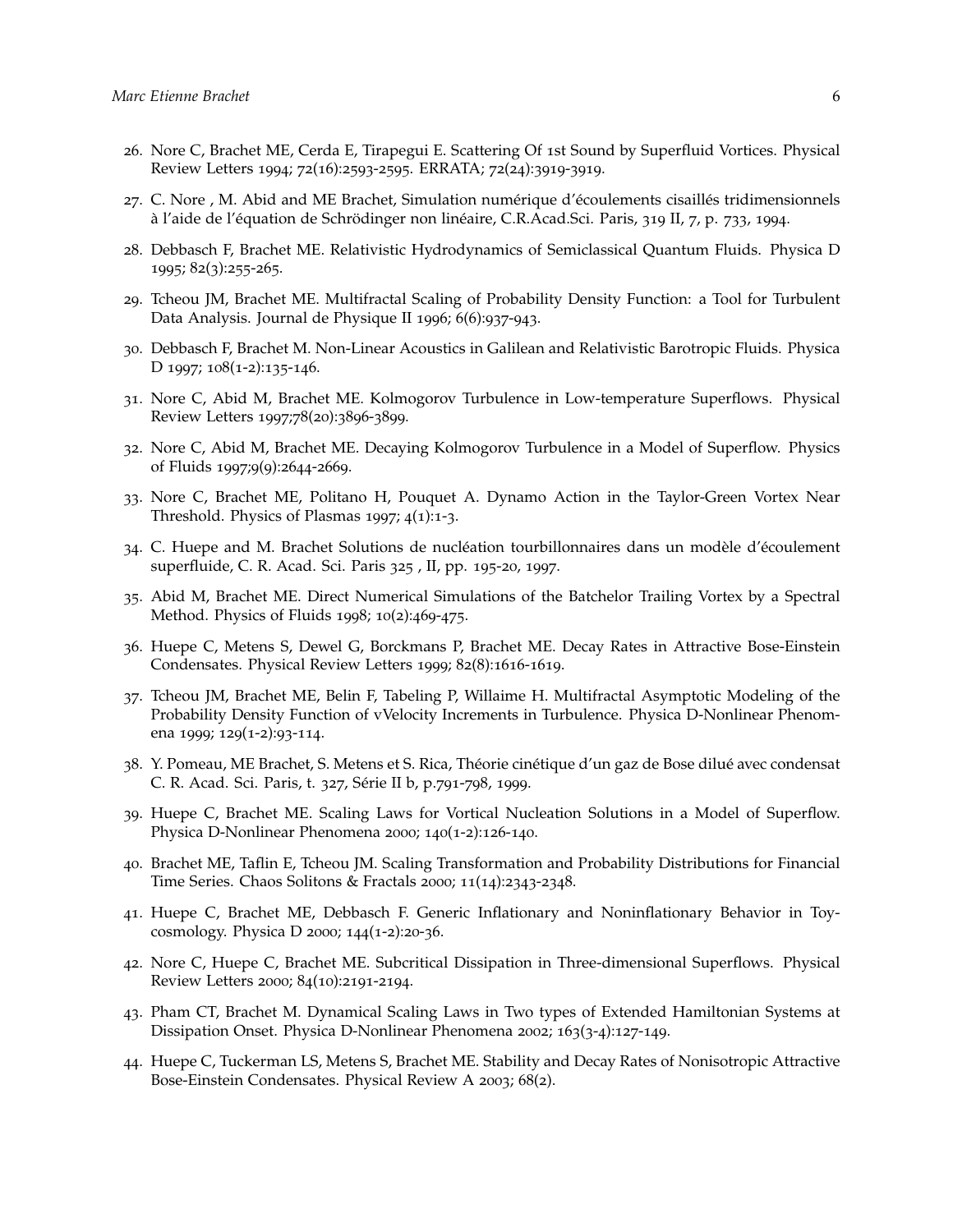- 45. Abid M, Huepe C, Metens S, Nore C, Pham CT, Tuckerman LS, et al. Gross-Pitaevskii Dynamics of Bose-Einstein Condensates and Superfluid Turbulence. Fluid Dynamics Research 2003; 33(5-6):509- 544.
- 46. Pham CT, Nore C, Brachet ME. Boundary Layers in Gross-Pitaevskii Superflow Around a Disk. Comptes Rendus Physique 2004;5(1):3-8.
- 47. Cichowlas C, Brachet ME. Evolution of Complex Singularities in Kida-Pelz and Taylor-Green Inviscid Flows. Fluid Dynamics Research 2005; 36(4-6):239-248.
- 48. Pham CT, Nore C, Brachet ME. Boundary Layers and Emitted Excitations in Nonlinear Schrödinger Superflow Past a Disk. Physica D-Nonlinear Phenomena 2005; 210(3-4):203-226.
- 49. Pham CT, Nore C, Brachet ME. Critical Speed for Capillary-Gravity Surface Flows in the Dispersive Shallow Water Limit. Physics of Fluids 2005; 17(6).
- 50. Cichowlas C, Bonaiti P, Debbasch F, Brachet M. Effective Dissipation and Turbulence in Spectrallytruncated Euler Flows. Physical Review Letters 2005; 95(26).
- 51. Cartes C., Bustamante, M.D. and Brachet, M. E . Generalized Eulerian-Lagrangian Description of Navier-Stokes Dynamics. Physics of Fluids 19, 077101 (2007).
- 52. Krstulovic G, and Brachet ME. Two-fluid Model of the Truncated Euler Equations, Physica D Volume 237 Issue: 14-17 Pages: 2015-2019 (2008).
- 53. Giorgio Krstulovic, Marc Brachet, and Enrique Tirapegui Radiation and Vortex Dynamics in the Nonlinear Schrödinger Equation Phys. Rev. E 78, 026601 (2008).
- 54. Lee E., Brachet ME., Pouquet A., Mininni PD., and Rosenberg D., Paradigmatic flow for small-scale magnetohydrodynamics: Properties of the ideal case and the collision of current sheets, Phys. Rev. E 78, 066401 (2008).
- 55. Cartes C., Bustamante MD., Pouquet A. and Brachet ME., Capturing reconnection phenomena using generalized Eulerian–Lagrangian description in Navier–Stokes and resistive MHD, Fluid Dyn. Res. 41 011404 (2009).
- 56. Krstulovic K., Mininni P. D., Brachet M. E. and Pouquet A. Cascades, thermalization, and eddy viscosity in helical Galerkin truncated Euler Flows, Phys. Rev. E 79, 056304 (2009).
- 57. Krstulovic K., Cartes C., Brachet M. E. and Tirapegui E. Generation and Characterization of Absolute Equilibrium of Compressible Flows, International Journal of Bifurcation and Chaos, Vol. 19, No. 10, 3445-3459 (2009).
- 58. Lee E., Brachet ME., Pouquet A., Mininni PD., and Rosenberg D., Lack of universality in decaying magnetohydrodynamic turbulence, Phys. Rev E 81, 016318 (2010).
- 59. Pouquet A., Lee E., Brachet ME., Mininni PD., and Rosenberg D., The dynamics of unforced turbulence at high Reynolds number for Taylor-Green vortices generalized to MHD, Geophysical & Astrophysical Fluid Dynamics, 104: 2 (2010).
- 60. Giorgio Krstulovic and Marc Brachet, Comment on "Superfluid turbulence from quantum Kelvin wave to classical Kolmogorov cascades", Phys. Rev. Lett. 105, 129401 (2010).
- 61. Giorgio Krstulovic and Marc Brachet, Dispersive bottleneck delaying thermalization of turbulent Bose-Einstein condensates, Phys. Rev. Lett. 106, 115303 (2011).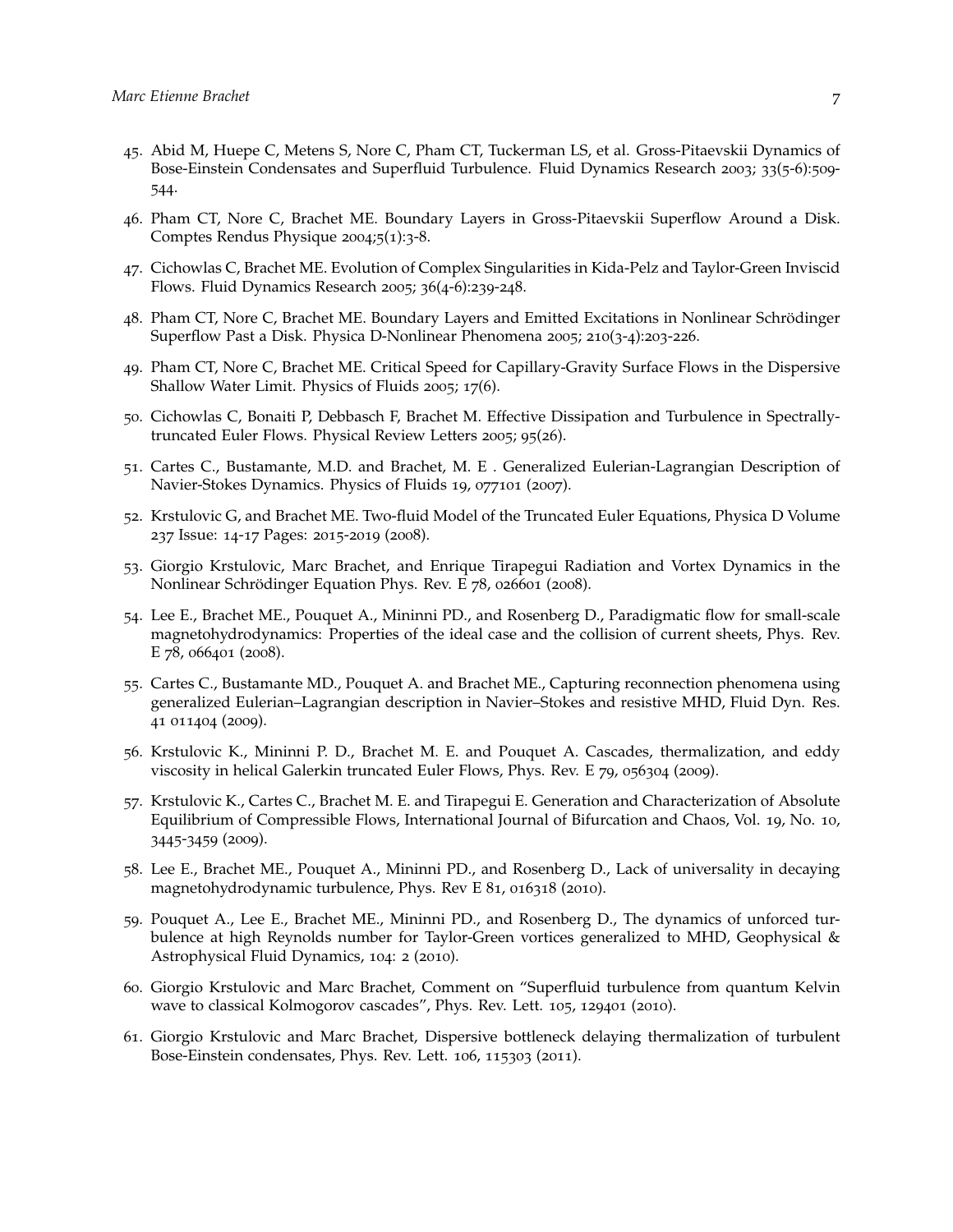- 62. Giorgio Krstulovic and Marc Brachet, Anomalous vortex-ring velocities induced by thermally excited Kelvin waves and counteFlow effects in supeFluids, Phys. Rev. B 83, 132506 (2011).
- 63. Giorgio Krstulovic and Marc Brachet, Energy cascade with small-scale thermalization, counteFlow metastability, and anomalous velocity of vortex rings in Fourier-truncated Gross-Pitaevskii equation, Phys. Rev. E 83, 066311 (2011).
- 64. Giorgio Krstulovic, Marc-Etienne Brachet and Annick Pouquet, Alfvén waves and ideal two-dimensional Galerkin truncated magnetohydrodynamics, Phys. Rev. E 84, 016410 (2011).
- 65. Giorgio Krstulovic, Gentien Thorner, Julien-Piera Vest, Stephan Fauve, and Marc Brachet, Axial dipolar dynamo action in the Taylor-Green vortex, Phys. Rev. E 84, 066318 (2011).
- 66. Miguel D. Bustamante and Marc Brachet, Interplay between the Beale-Kato-Majda theorem and the analyticity-strip method to investigate numerically the incompressible Euler singularity problem, Phys. Rev. E 86, 066302 (2012).
- 67. Marc Brachet, Gross-Pitaevskii description of superfluid dynamics at finite temperature: A short review of recent results, Comptes Rendus Physique Volume 13, Issues 9-10, Pages 954-965 (2012).
- 68. Marc Brachet, Miguel Bustamante, Giorgio Krstulovic, Pablo Mininni, Annick Pouquet and Duane Rosenberg, Ideal evolution of magnetohydrodynamic turbulence when imposing Taylor-Green symmetries, Phys. Rev. E 87, 013110 (2013).
- 69. Giuseppe Di Molfetta, Marc Brachet and Fabrice Debbasch, Quantum walks as massless Dirac fermions in curved space-time, Phys. Rev. A 88, 042301 (2013).
- 70. Vishwanath Shukla, Marc Brachet and Rahul Pandit, Turbulence in the two-dimensional Fouriertruncated Gross–Pitaevskii equation, New J. Phys. 15 113025 (2013).
- 71. Giuseppe Di Molfetta, Marc Brachet and Fabrice Debbasch, Quantum walks in artificial electric and gravitational fields, Physica A 397, 157-168 (2014).
- 72. Natalia G. Berloff, Marc Brachet, and Nick P. Proukakis, Modeling quantum fluid dynamics at nonzero temperatures, PNAS 111: 4675-4682 (2014).
- 73. Giorgio Krstulovic, Marc E. Brachet, and Annick Pouquet, Forced magnetohydrodynamic turbulence in three dimensions using Taylor-Green symmetries, Phys. Rev. E 89, 043017 (2014).
- 74. Srinivasa Gopalakrishnan Ganga Prasath, Stéphan Fauve and Marc Brachet, Dynamo action by turbulence in absolute equilibrium, EPL, 106, 29002 (2014).
- 75. Giuseppe Di Molfetta, Giorgio Krstlulovic and Marc Brachet, Self-truncation and scaling in Euler-Voigt-*α* and related fluid models, PRE 92, 013020 (2015).
- 76. Giuseppe Di Molfetta, Fabrice Debbasch and Marc Brachet, Nonlinear optical Galton board: Thermalization and continuous limit, PRE 92, 042923 (2015).
- 77. Patricio Clark Di Leoni, Pablo D. Mininni, and Marc E. Brachet, Spatiotemporal detection of Kelvin waves in quantum turbulence simulations, PRA 92, 063632 (2015).
- 78. Pablo Arnault, Giuseppe Di Molfetta, Marc Brachet and Fabrice Debbasch, Quantum walks and non-Abelian discrete gauge theory, PRA 94, 012335 (2016).
- 79. P. Clark di Leoni, P. D. Mininni, and M. E. Brachet, Helicity, topology, and Kelvin waves in reconnecting quantum knots, PRA 94, 043605 (2016).